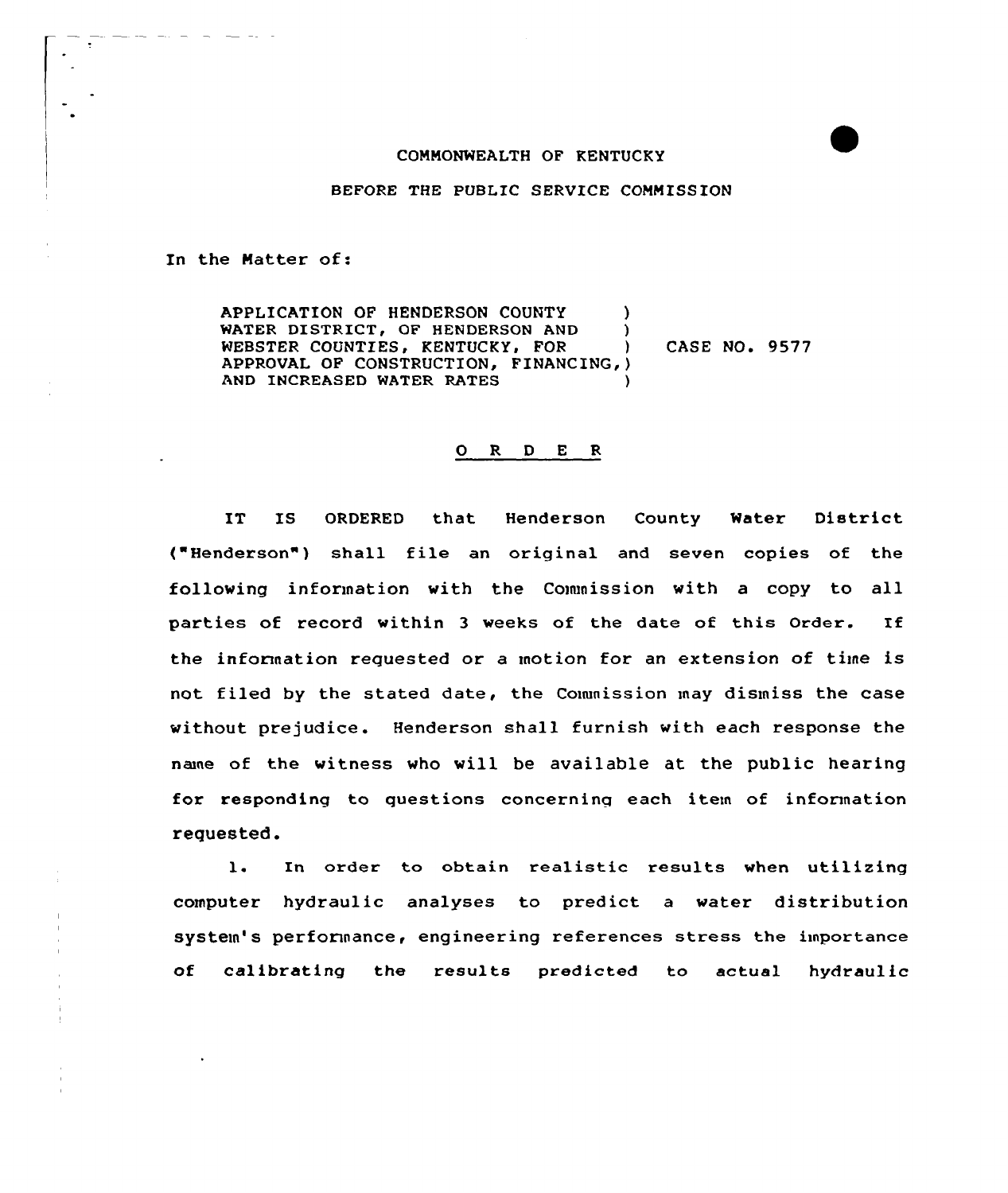conditions. This calibration process should include matching field measurements to the results predicted by the computer over a wide range of actual operating conditions. As a minimum this should include average and maximum water consumption periods, as well as "fire flow" or very high demand periods.

فالقارب والمراوي

Based on the above, explain the procedures used to verify the computer hydraulic analyses filed in this case. This explanation should be documented by field measurements, hydraulic calculations, etc. Also provide a detailed explanation of how the demands and demand patterns utilized in the hydraulic analyses were determined.

2. The hydraulic analyses of the existing system depict pressures lower than 30 psig at Nodes 30, 32, 52, 76, 103, 136, 137, 153, 154, and 156. Provide information as to the number of customers affected by this condition at each location. Also provide the lowest pressure experienced and whether any complaints of low pressure have been received.

3. The computer hydraulic analyses filed in this case for the proposed water distribution system indicates that the potential exists for the system to experience low pressure {less than <sup>30</sup> psig) at Nodes l0, 52, 76, 95, 103, 110, 111, 136, 137, 170 and 233 after the proposed construction is complete. Pressures at this level are in violation of PSC regulation 807 EAR 5:066, Section <sup>6</sup> (1). Provide details of any preventive measures or additional construction Henderson intends to perform to protect against this type of occurrence. Details should be documented by hydraulic analyses and field measurements.

 $-2-$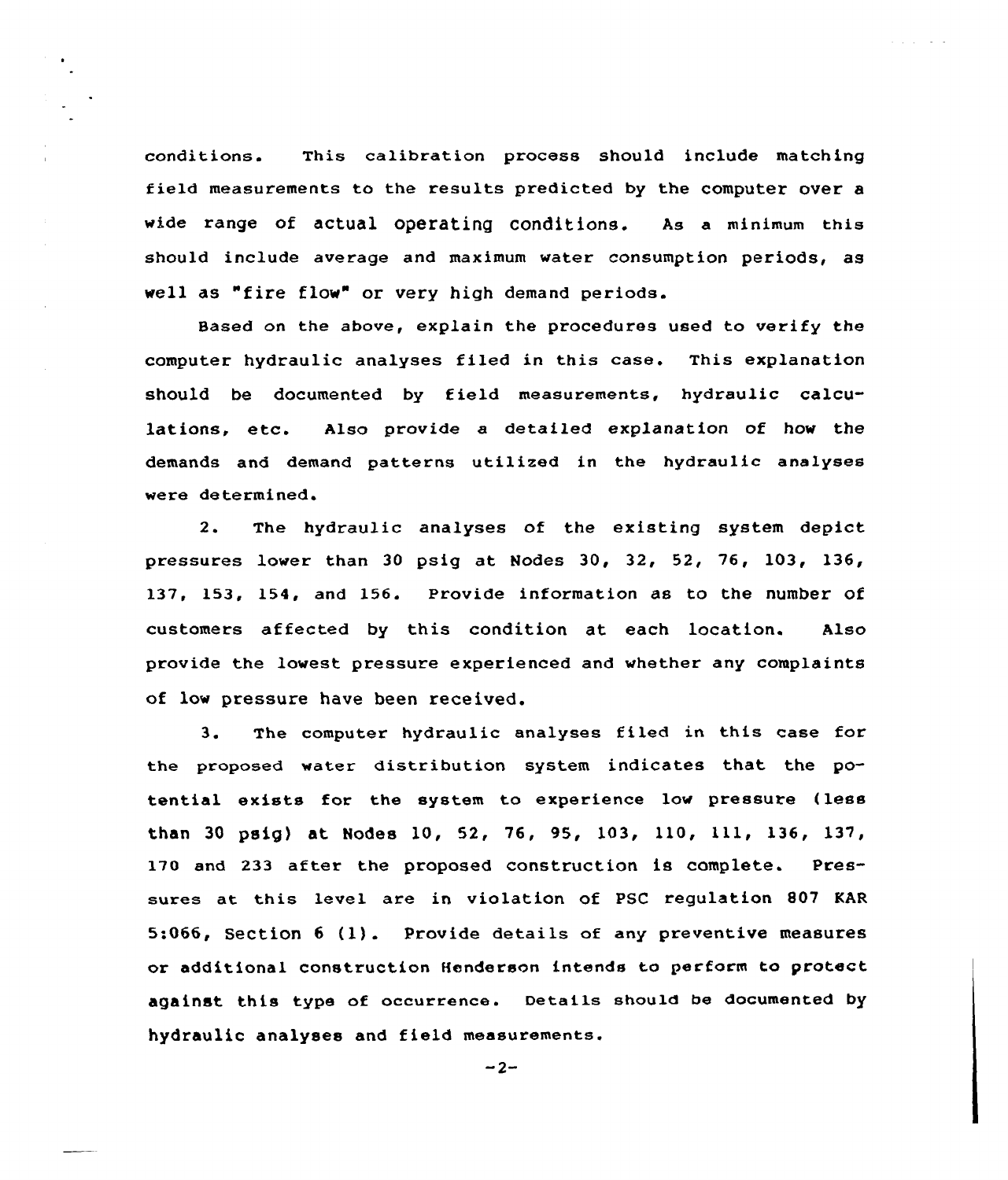4. Provide a copy of each of the county court orders establishing Henderson and defining its boundaries.

5. Provide a highway map at a scale of at least one inch equals two miles marked to show Henderson's water distribution system. The map of the system shall show pipeline sizes, location, and connections as veil as pumps, water storage tanks and sea level elevations of key points. The map shall also be marked to show the location of Henderson's boundaries and labeled to indicate the appropriate court orders from which each boundaxy vas determined.

 $\overline{\phantom{a}}$ 

6. Provide a narrative description of the proposed daily opexational sequences of the water system. Documentation should include the methods and mechanisms proposed to provide positive control of all stoxage tank vater levels. The description should also include an hourly summary fox a typical 24-hour period of how all tanks will "work" (expected inflow or outflow of water) and hov all pumps will function. The description should be fully supported by appropriate field measurements and hydraulic calculations.

7. The hydraulic information filed in this case indicates that there are quite a few existing 2-inch water lines of lengths in excess of 250 feet. Two-inch water lines which are longer than 250 feet for non-circulating water lines and longer than 500 feet for circulating water lines are in violation of PSC regulation S07 KAR 5:066, Section ll (2) (a). Provide <sup>a</sup> list of all existing 2-inch vater lines. This list shall include the location, number of customers served, length and possibility of future extension of

 $-3-$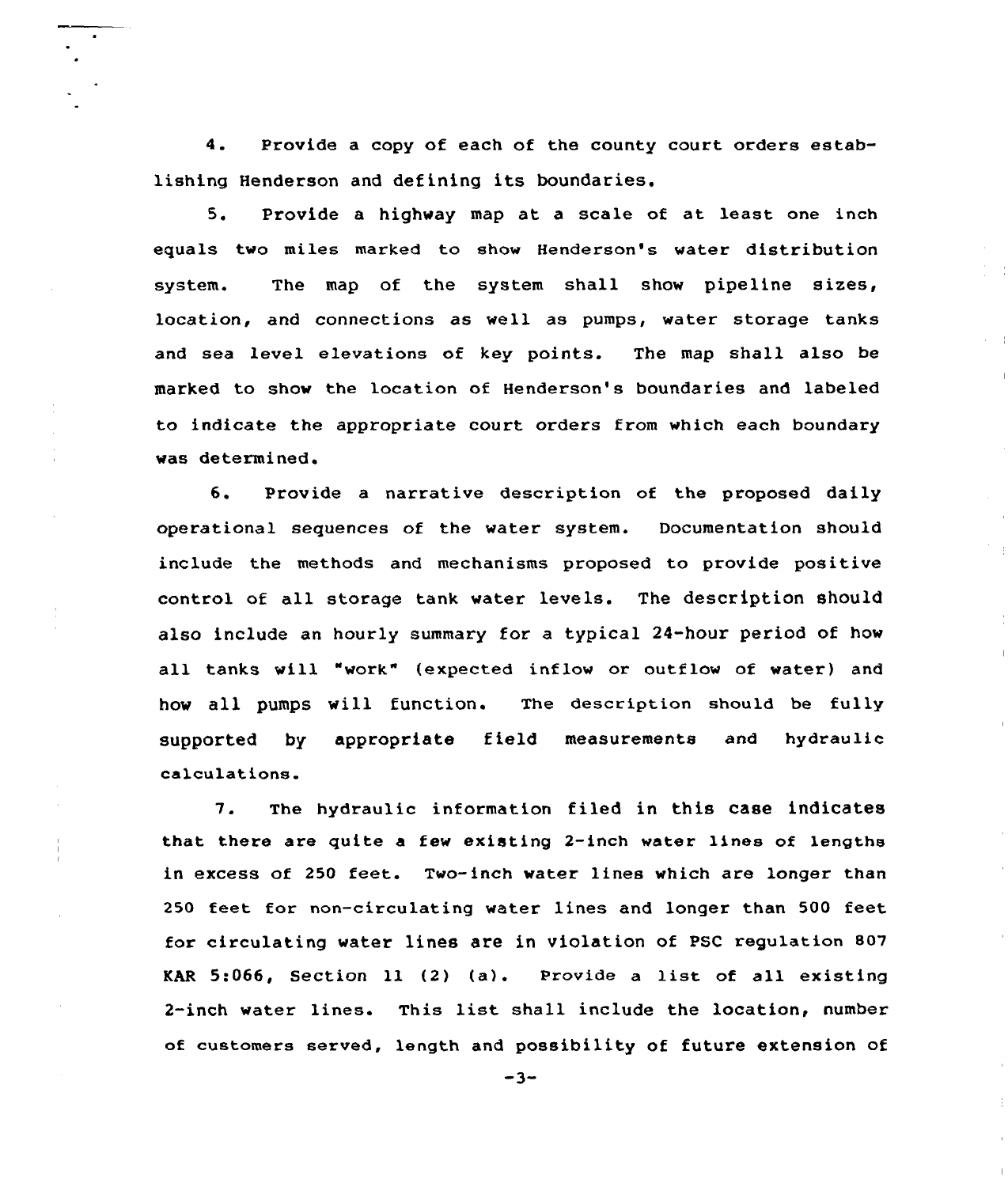each line. This list should also include the lowest pressure experienced and whether any complaints of low pressure have been received.

8. Provide the criteria used in determining the location, size, overflow elevation, and head range for each of the proposed water storage tanks.

9. Is Henderson aware of any known and measurable adjustments {i.e. changes in purchased water rates, insurance rates, wages, etc.) that have occurred subsequent to the original filing? If so, Henderson should include these additional adjustments in its pro forma income statement. {All adjustments should be fully documented.)

10. On June 19, 1986, Henderson filed an amended schedule of rates. What effect does this have upon the requested revenue increase and pro forma income statement?

ll. The billing analysis, Exhibit M, filed April 14, 1986, shows usage for 3/4-inch, 2-inch and 6-inch meters. The proposed rates filed June 16, 1986, shows proposed rates for 3/4-inch, 1-inch,  $1 \frac{1}{2}$ -inch, and 4-inch meters.

Do you currently serve any customers on the new proposed minimums for the 3/4, 1, <sup>1</sup> 1/2 and 4-inch meters? If so, is their monthly usage less than the proposed minimum usage allowance? If so, please provide a listing of the number of customers and their annual usage so an adjustment can be made to the billing analysis.